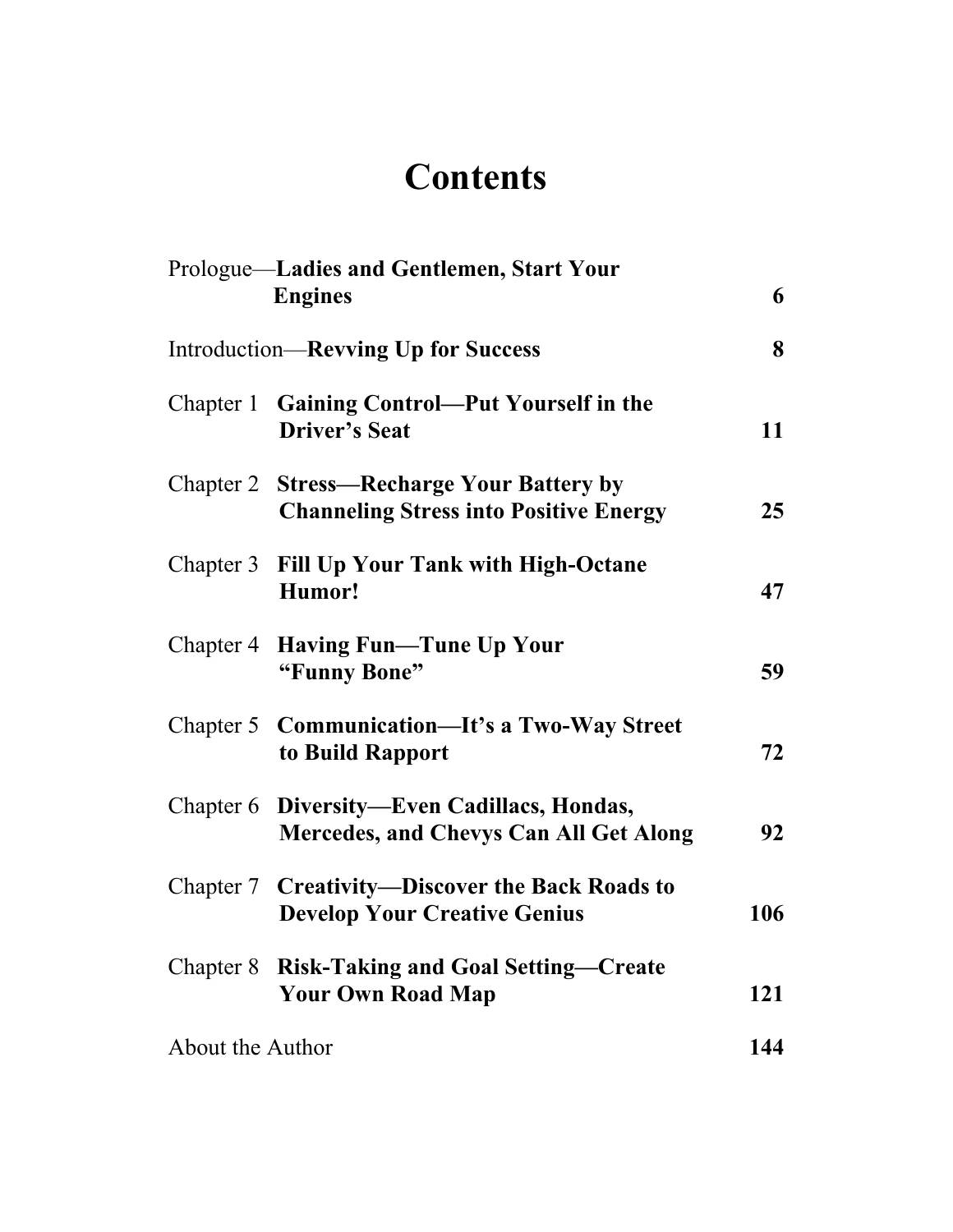### *Prologue*  **Ladies and Gentlemen, Start Your Engines**

*"Freedom is never granted; it is won."*  A. Philip Randolph

Far too many people are content with merely surviving—just getting by. To find true happiness and success, you need to do more than that in your business or profession, as well as in your personal life. You need to *thrive*. Let your dream drive you to overcome any obstacles that get in your way. Challenge yourself so you can grow and reach your potential.

To be ultimately successful and create the life you want, express yourself and take action. You can't be successful alone, so appreciate and accept the differences in the people you need to associate with. Develop a dynamic team where everyone pulls together—driven by their dreams, their reasons why.

Life constantly provides us with opportunities, typically disguised as challenges, for growing and becoming. Pursuing your dream fuels this process, while failure and success both provide powerful lessons along the way. Life can be a magical experience when you are open-minded and accept all the challenges it gives you. After all, growing *through* challenges offers you excellent opportunities to reach more of your potential.

As you move on, you'll discover even more challenges that can provide you with even greater opportunities for growth. The fact is, you can grow only when you squarely meet and overcome more obstacles. This is how you get to the next level of your personal development, which is the key to your success in all areas of your life! As George S. Patton, Jr. once said, "Accept the challenges so that you may feel the exhilaration of victory."

This book features stories from my workshop participants, as well as my own personal experiences, which illustrate how the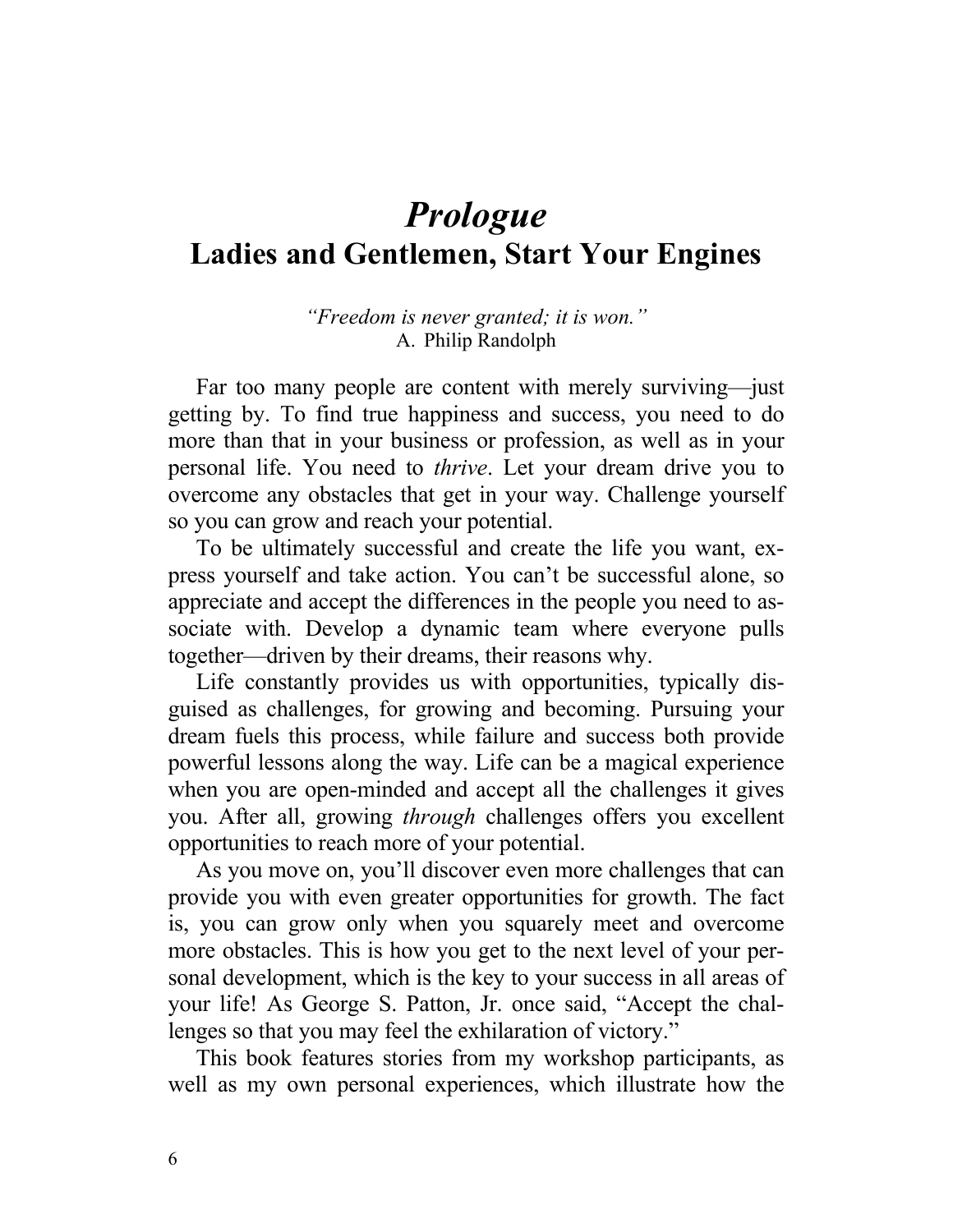human spirit can accelerate through challenges and go *full speed ahead!* Proven practical exercises will help you recognize the skills you already have to excel.

You'll also learn about the tools you need to fine-tune and add to those skills, so you can make your dream a reality. When you want to accelerate to the next level, in any arena of life, shift your thinking and behavior into the next higher gear. *You cannot solve a problem on the same level it was created.* You need to learn, grow, and take different actions to create new and better results.

This book can help you excel, and achieve your goals and dreams, by suggesting options to assist you through those challenges. Then you can proceed *full speed ahead* to achieve your personal best and get in the passing lane on the road to your dream. Top performers realize that their best can always get better. They know that constant improvement is a habit for excellence at home, in business, and in all areas of life.

I hope this book helps you achieve more success and happiness. Every day is a fresh new beginning—a chance to do whatever it takes to get closer to living your dream. Get into the driver's seat and grab the wheel of your high-performance vehicle. Start your engine, put it in gear, and "put the pedal to the metal"—*become driven by your dream and go full speed ahead to attain it!*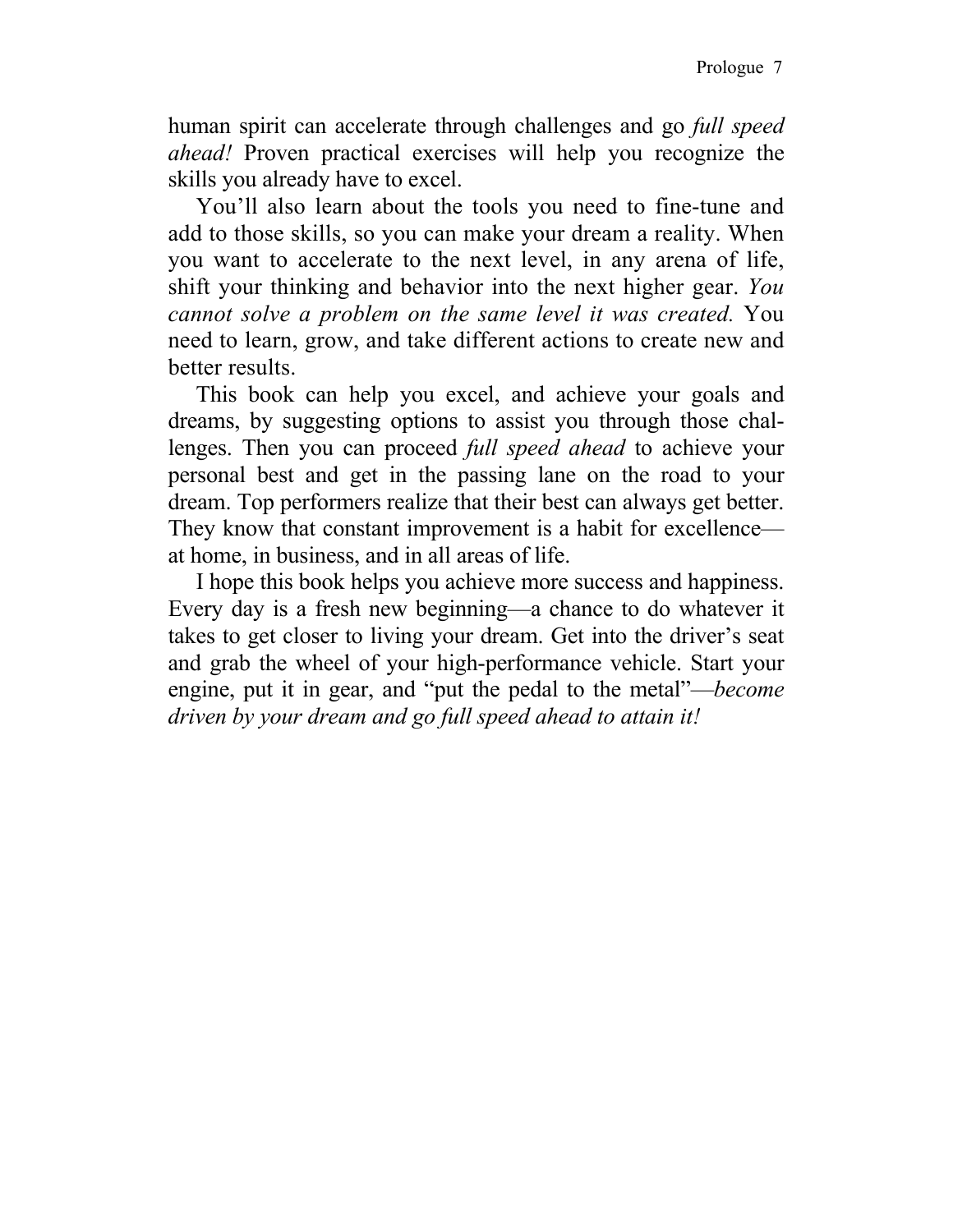## *Introduction*  **Revving Up for Success**

*"If a man does not keep pace with his companions, perhaps it is because he hears a different drummer. Let him step to the music which he hears, however measured or far away."*  Henry David Thoreau

Have you ever said any of the following things to yourself?

- ♦ I'm so stressed-out, I just don't know what to *do* anymore— I'm stuck in neutral.
- ♦ If one more negative thing happens to me today, I'll *scream*.
- ♦ My boss just doesn't understand *me, or my job*. I have to do more with less and I just can't take it anymore!
- ♦ My family expects too much of me. I just can't keep up. I'm really feeling like a doormat.
- ♦ Work used to be fun. I used to enjoy my job. But these days I'm just putting in the time at work—living for the weekends. I wouldn't bother going in at all if I didn't have bills. I can't wait until I retire!
- ♦ There's no time in my life for *me*. I'm on a treadmill, going nowhere fast, and I don't know how to get off.
- ♦ I did everything my parents, teachers, supervisors, and managers told me to do, and my life *still* isn't working.

It's no secret that our workaday world is often like a pressure cooker. To think about all the things that can cause stress is mindboggling. So what are you supposed to do? Try not to think about it? As you may have experienced, that doesn't work. If you shy away from achieving your rightful share of success and happiness in this world, you merely survive—rather than grow and thrive. And as I'm sure you've observed, all too many people are doing *just that*—"grinding it out."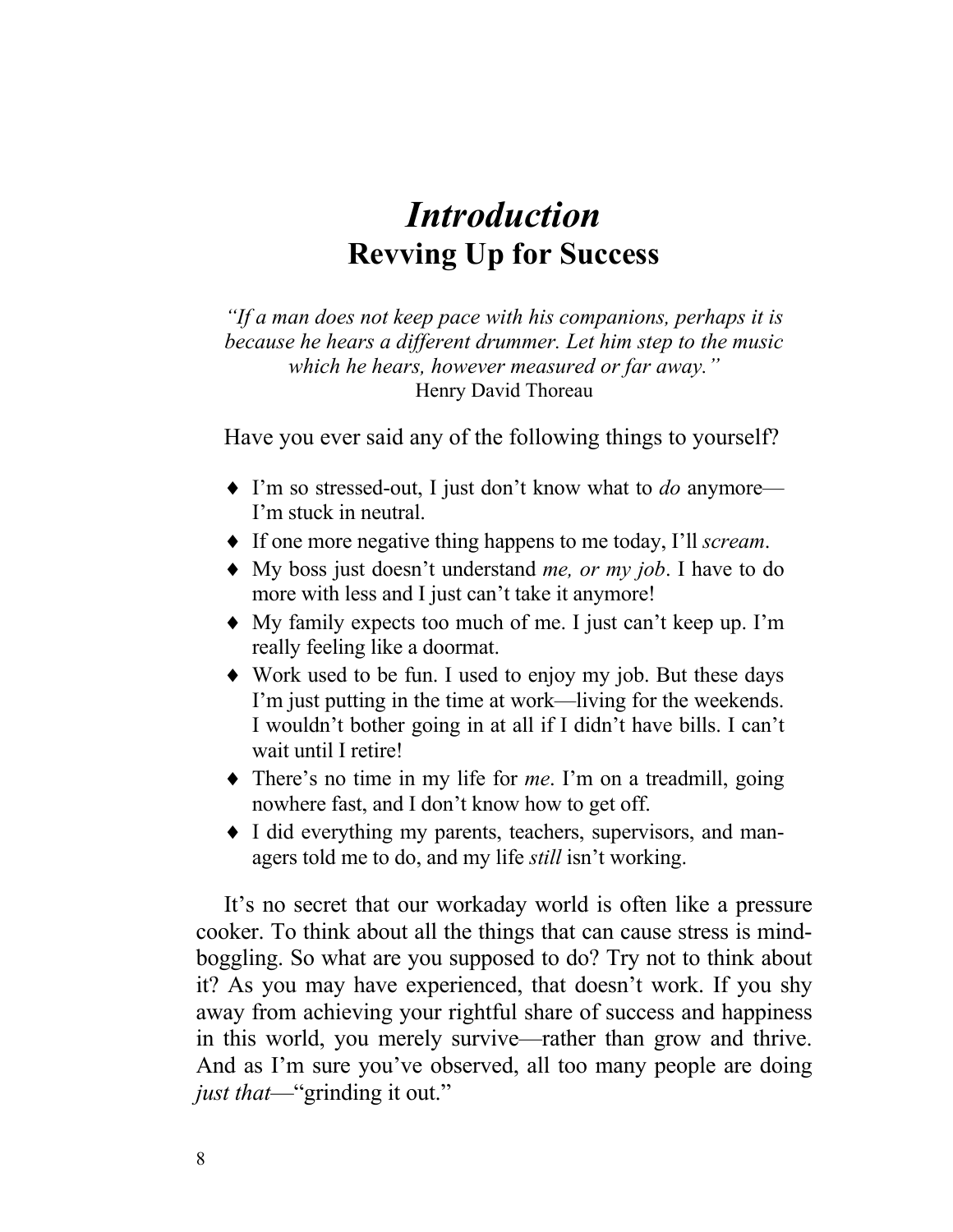The aim of this book is to help you gain the control you need to excel in all areas of your life. It's to help you get "revved up" for success, so you can make your dreams come true. Completing the exercises and implementing the action plan at the end of each chapter will help you put more joy, fun, and creativity into your life—so you can better enjoy the journey of your success. You'll learn ways to reach your potential to create the kind of life you want. The vision of that life lies within you—maybe deep within you—but it *is* there.

All the great men and women of history, and of our time, are no better than you and me. They've simply found a way to reach deep within themselves and generate the courage, wisdom, and strength to create their place in history.

Whenever I walk on the beautiful beaches of the world, I look at the powerful waves and compare them to us. Like the mighty oceans, we *all* have magnificent potential. Treasures and mysteries lie within our depths just as they do at the bottom of the ocean.

You were born with everything you need to be the person you want to be, to do what you want to do, and to have what you want to have. All these things add up to your dream. And you have more control and choices than you may think. For example, you can choose to get financially free, if you want. It's up to you. Your life is simply the sum of the choices you make every day.

In my workshops I love to use this catchy little phrase: *"The magic inside you is no hocus pocus. Set your goals and you create the focus."* I define magic as a process to unveil the potential that resides and operates within each of us. As American writer Ralph Waldo Emerson said, "What lies behind us and what lies before us are tiny matters compared to what lies within us."

You may be saying to yourself, "Yeah, yeah, this all sounds good, but how can I make it work for me? How can I overcome my daily challenges and add excitement, joy, and creativity to my life? How can I break free from daily routines and self-limiting boundaries? How can I get beyond just making a living—to creating the life I want? How can I achieve my personal best and make my dream a reality?"

To create the life you want, I encourage you to write in a notebook or day-planner "keeper ideas" that you want to remember. Be as spe-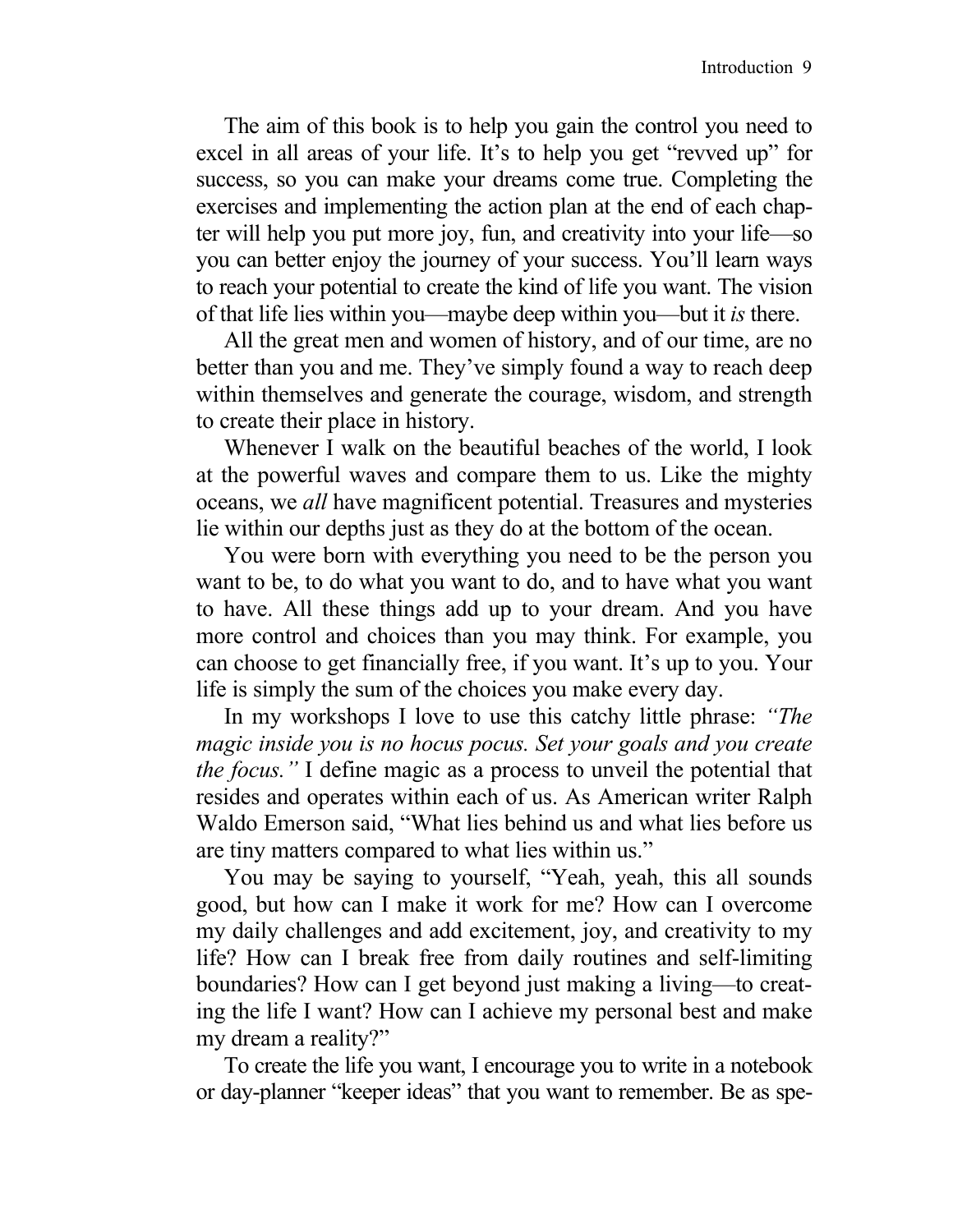cific as possible. Use people's names, names of places, brand names, times, and such. The more descriptive you are, the more likely you'll achieve the results you want. Keep your notes with you and refer to them throughout the day as you develop strategies to help you go *full speed ahead*. People who win focus on success-generating ideas, and don't allow themselves to be distracted by anything else.

As you develop your personal action plan, use your immediate keeper ideas to help you focus on your goals and gain more control over your life. You'll be better able to more clearly determine what you need to do to make things happen, so you can achieve your dream.

As a professional speaker, I have the opportunity to interview hundreds of people at my workshops. Along the way, they've shared various insights about how they faced and overcame their challenges. Some worked for the government, some were educators, some were leaders, while still others were on the front lines. Some were in corporate settings; others were at home. I'll be sharing some of their tremendous ideas that I have found along the way. I'll also be sharing ideas with you that I've learned from my resources and life experiences.

You may already use some of these ideas. Experiment to determine what works best for you. And, as you use these ideas, you'll learn what you need to do to be your personal best. Your life can be better. The choices you make every day determine what kind of life you live. You already have many answers. Use this book as a catalyst to help you discover solutions that are right for you. Then you can put more joy, fun, and creativity into your life and find the happiness and satisfaction you deserve.

Remember the wise words of Abraham Lincoln, *"Always bear in mind that your own resolution to succeed is more important than any one thing."* And American inventory Charles Kettering wrote, "You will never stub your toe standing still. The faster you go, the more chance there is of stubbing your toe, but the more chance you have of getting somewhere."

Now let's get revved up for success and move *full speed ahead.* Be driven by your dream to maximize your success and live the life you want.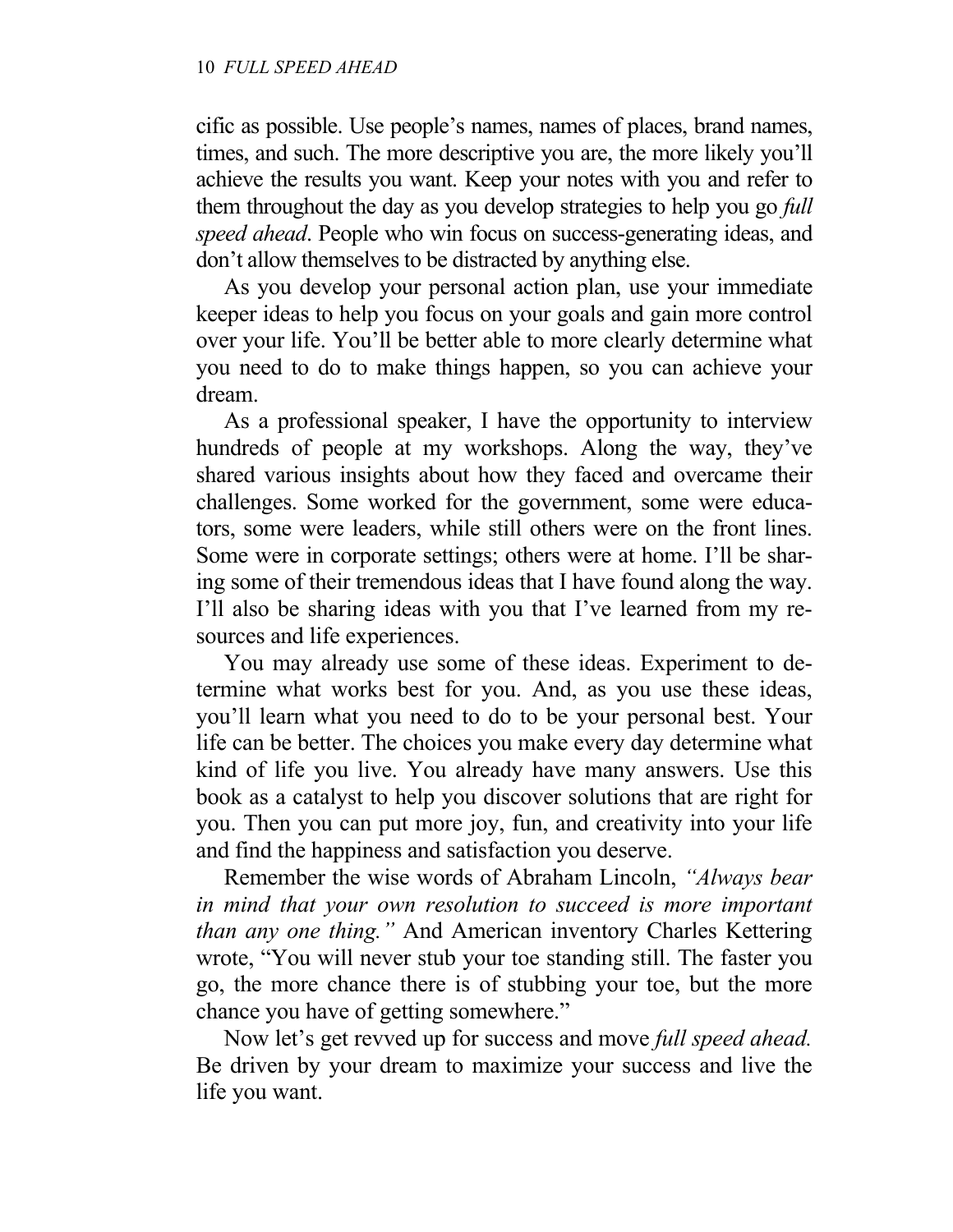*Chapter 1* 

# **Gaining Control—Put Yourself in the Driver's Seat**

*"No man is free who is not master of himself."*  Epictetus

#### **What Could Be Holding You Back?**

Let's begin by discussing some things you may or may not be doing that could be negatively affecting your ability to be successful. The question is, "What are you doing, or failing to do, that could be holding you back from living your dream?"

Here are some examples for you to consider:

- ◆ Do you have a negative attitude?
- ♦ Are you watching the negative news on TV, listening to it on the radio, or reading it in the newspaper?
- ♦ Are you in the daily habit of reading personal development books that are helping you grow as a person?
- ♦ Are you associating with negative-thinking people who are attempting to steal your dream? (By the way, they can only do that if you let them.)
- ♦ Are you meeting and making friends with new positivethinking people? Are you regularly associating with winners?
- ♦ Do you look for the good in people and situations?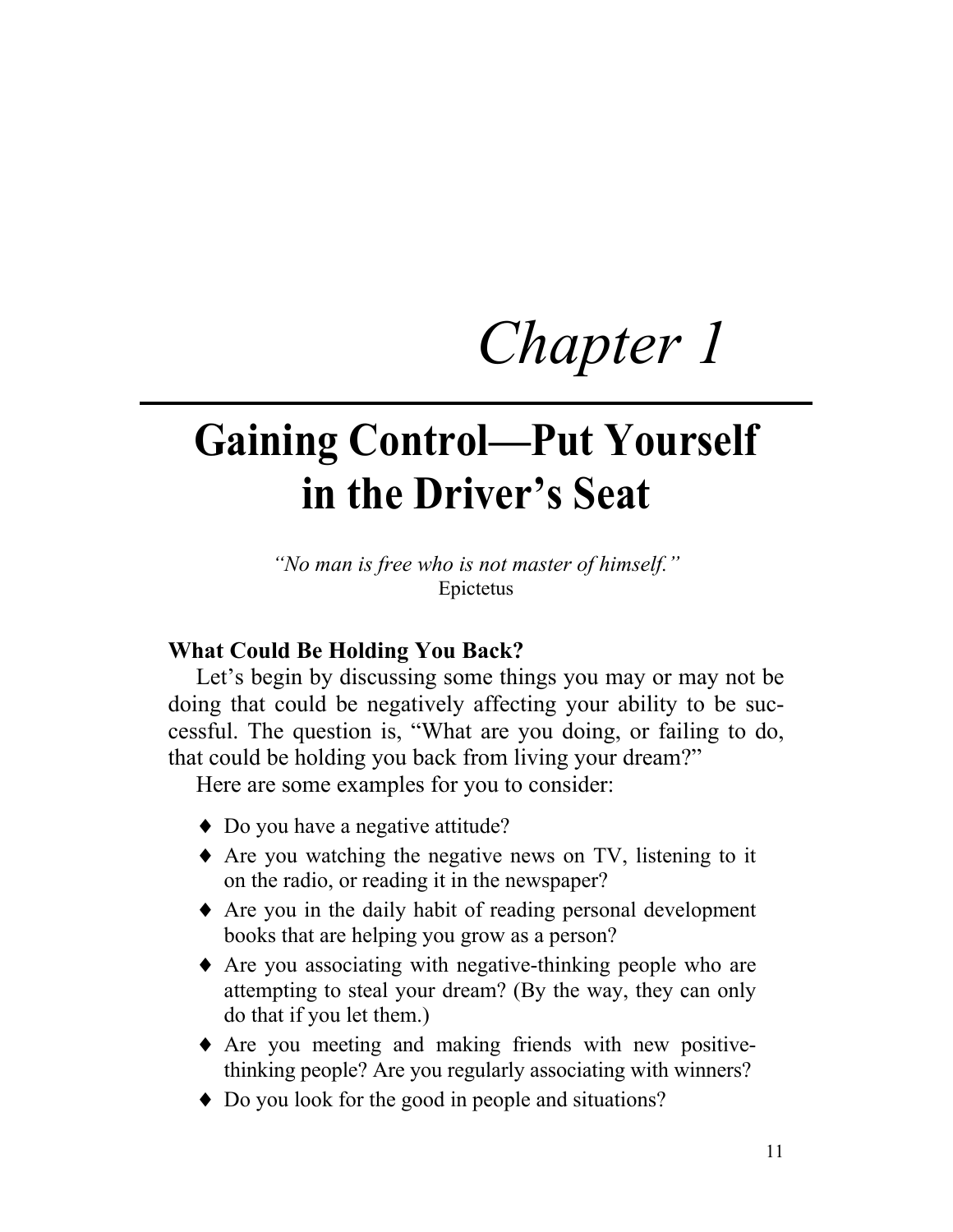- ♦ Are you committed to doing whatever it takes to make your dream a reality? Are you just talking the talk, or are you walking the walk?
- ♦ Do you dislike your job, yet fail to do what is necessary to move on and create the life you really want?
- ♦ Do you find yourself constantly discussing sickness or problems i.e., focusing on the negative with people who are basically stuck in life?
- ♦ Are you investing in yourself and your business or profession through continuing education activities like going to seminars and listening to educational and motivational audiocassette tapes?
- ♦ Are you in close communication with a forward-thinking person who is a mentor to you?
- ♦ Are you bogged down with debt, living beyond your means, and not doing anything about it?
- ♦ Do you have personal and professional goals?
- ♦ Are you making each day count by focusing on your dream, and doing something daily that moves you closer to it? Or, are you just busy, doing everyday maintenance activities that aren't productive? Are you just spending time, rather than *investing* it in your future?

What else would you add to this list?

#### **Go from Reactive to Proactive**

How can you move from being reactive, i.e., having a "kneejerk" reaction (virtually automatic) to what you encounter day-today, to being proactive? Do you take the initiative and follow through with planned action to change a situation you don't like? You need to keep negative input out of your life as much as possible since it saps your valuable energy. Turn adversity into an opportunity for growth and positive change.

Most people seem to waste their lives complaining about challenges that simply come as a result of being alive and interacting with others and the environment. This is an easy thing to do. Yet, it gets us nowhere except further entrenched in the situation we don't want.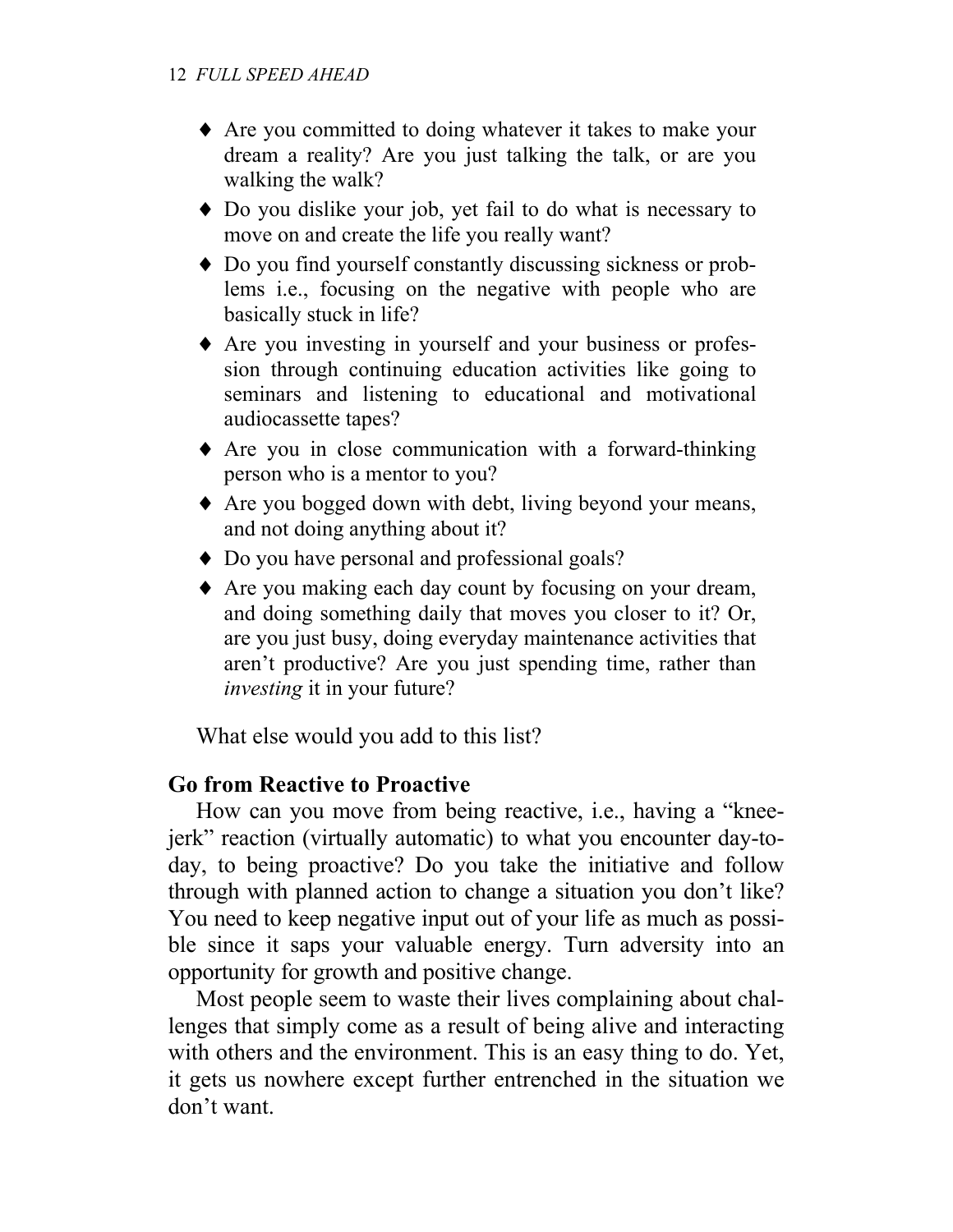You get what you focus on. So you need to focus on what you want, not on what you don't want.

Trade negativity for positive energy, so you can get beyond the challenges, and create the life you want. Then, if someone asks "How are you?" say, "I'm excited and making my dreams come true," instead of saying "Same old, same old," or just, "Okay." What's your response been lately? How could you upgrade it? You could say, "Great!" Break out in a big smile and they'll probably wonder what you're up to!

Have you had enough negativity? Take a deep breath, then exhale—forcing all negative thoughts from your body. Now inhale deeply, filling your lungs with oxygen and the fresh air of positive energy.

#### **Be a "Goodfinder"**

Always look for the positive*—*be a goodfinder. Give people sincere compliments regularly and look for the good in any situations that may arise. If you're already doing this, my hat goes off to you and to all the eternal optimists who are reading this book. However, most people need to exert more effort in this area to transition into being a goodfinder.

Some of us have had more negative programming than others. You may be asking yourself, "How can I grow and stay fired up about my dream in such a negative-thinking world?"

Here are five strategies to help you be a goodfinder as you deal with the daily challenges of life:

- **1. Put your thoughts into action!** Take positive action every day, doing whatever it takes to realize your dreams and goals.
- **2. Accept responsibility for your decisions and actions.** Take responsibility rather than blaming others. You'll feel and be more in control.
- **3. Accept and appreciate the differences in others instead of judging them.** Be thankful we're not all alike!
- **4. Welcome the challenge of change!** Prepare yourself for change—it's an inevitable part of life.
- **5. Attitudes are contagious—is yours worth catching?** Maintain a positive attitude regardless of what happens in the world around you.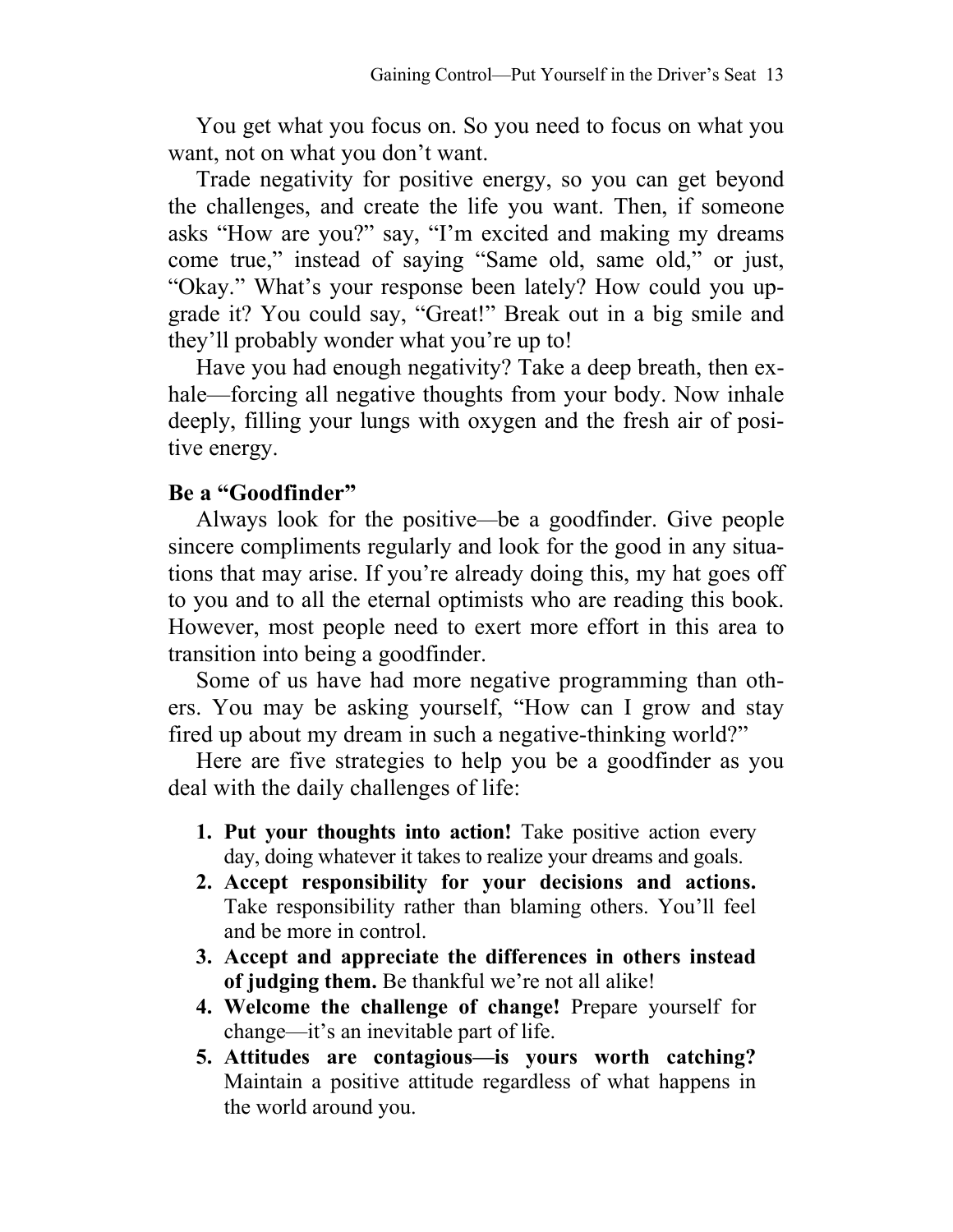#### **Strategy 1**—*Put Your Thoughts into Action*

We all face challenges in life such as health issues, having a job we dislike, being in debt, investing our time wisely, and the like. Just because certain people *look* like they don't have challenges, don't be fooled!

Are you letting life's challenges keep you stuck in situations where you're unhappy? Remember, *you* choose how you respond to situations. Some have learned to carefully respond while others just react without thinking of the possible consequences. How about you?

Seventeenth century French philosopher and writer Voltaire compared life to a game in which each player must accept the cards he was dealt. Once in hand, he or she alone can decide how to play those cards to win the game.

Shakespeare said, "Life breaks all of us. Some of us get stronger at the breaks." Be one who gets stronger and helps others do the same.

You can choose to dwell on your problems or *focus on the solutions* and get on with your life. Take time to mourn a loss—a loved one who has died, a job lost to downsizing, a marriage torn apart, or any other significant change in your life. You need a certain amount of time to heal. It is important to deal with the stages of loss, but then *move on*. Don't dwell on the past and use it as an excuse not to create the life you want.

Do what you need to do. Some people are so busy just *thinking* about what they need in order to live their dream that they don't *do* what is necessary to make it happen.

For example, an independent business owner or other professional may believe they're building their business or career, when they attend training sessions, continuing education or motivational seminars, and conventions. They socialize with the other attendees, learn new things, and get excited about reaching their goals and dreams. That's great and it's definitely a key part of going *full speed ahead.*

However, a lot of people have just become motivational and educational junkies. And, amazingly, they often don't understand why they're not more successful!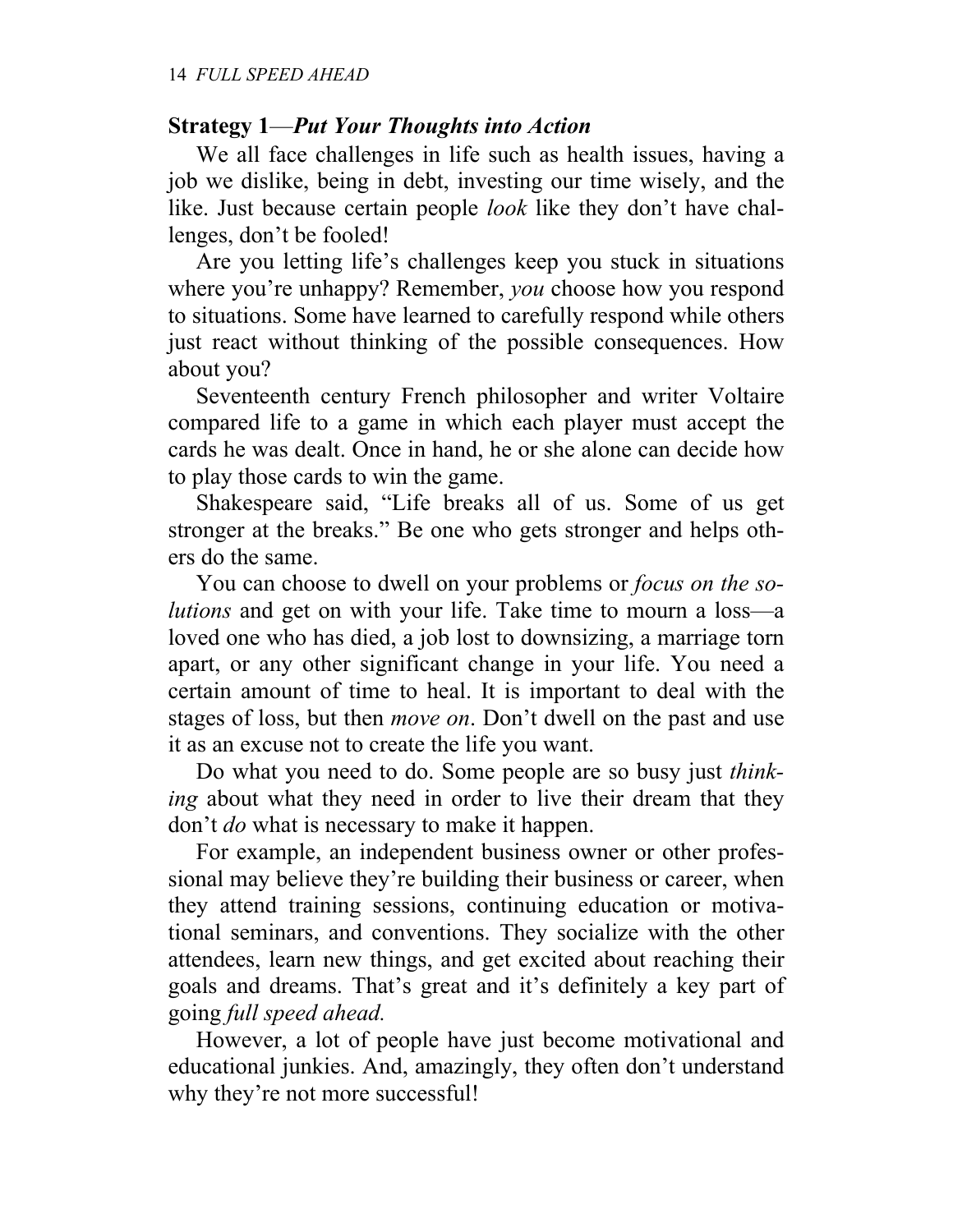So what can they do? First, they certainly need to maintain their level of enthusiasm and gain knowledge. Keep listening to motivational and educational tapes every day and associating with other positive-thinking people who are learning and growing. Second, they need to firmly put themselves in the driver's seat of their vehicle and *take* action with what they've learned. Nothing happens until they *do* something that moves them forward.

Get into and participate in a success system. Learn from the leaders. Put your pedal to the metal and get into action! Leave the past behind. It's over and done with. Get in the driver's seat and make it happen for yourself and your family. Others are doing it and you can too!

#### **Strategy 2**—*Accept Responsibility*

You have the ability to choose your responses to challenging situations. *You* choose whether you live a boring, unfulfilled, miserable life of surviving day to day, or a life full of joy, contentment, growth, and financial freedom.

Some people blame their parents, boss, mate, or business associates for the way things are. They don't accept responsibility for their own lives. They've adopted a victim mentality. A timeless wisdom from the 16th century says, "Grant me the serenity to accept the things I cannot change, the courage to change the things I can, and the wisdom to know the difference." We *all* need to keep this simple, yet profound, thought close to our hearts.

Some people find it easy to just blame and complain. They need to shift into a positive gear. Here's a simple, effective question to ask yourself or someone else who's stuck in neutral— "Now that I (or you) recognize the problem, what am I (or you) going to do about it?" Be a leader and show others that *you* are self-responsible, and encourage them to do the same. Remember, all change begins with you—*lead by your example!* 

After I earned my masters degree in guidance and counseling, many people called me to complain about their mate or their job. At first I just listened and empathized. Then I realized that many of them were bright, loving people who had been complaining for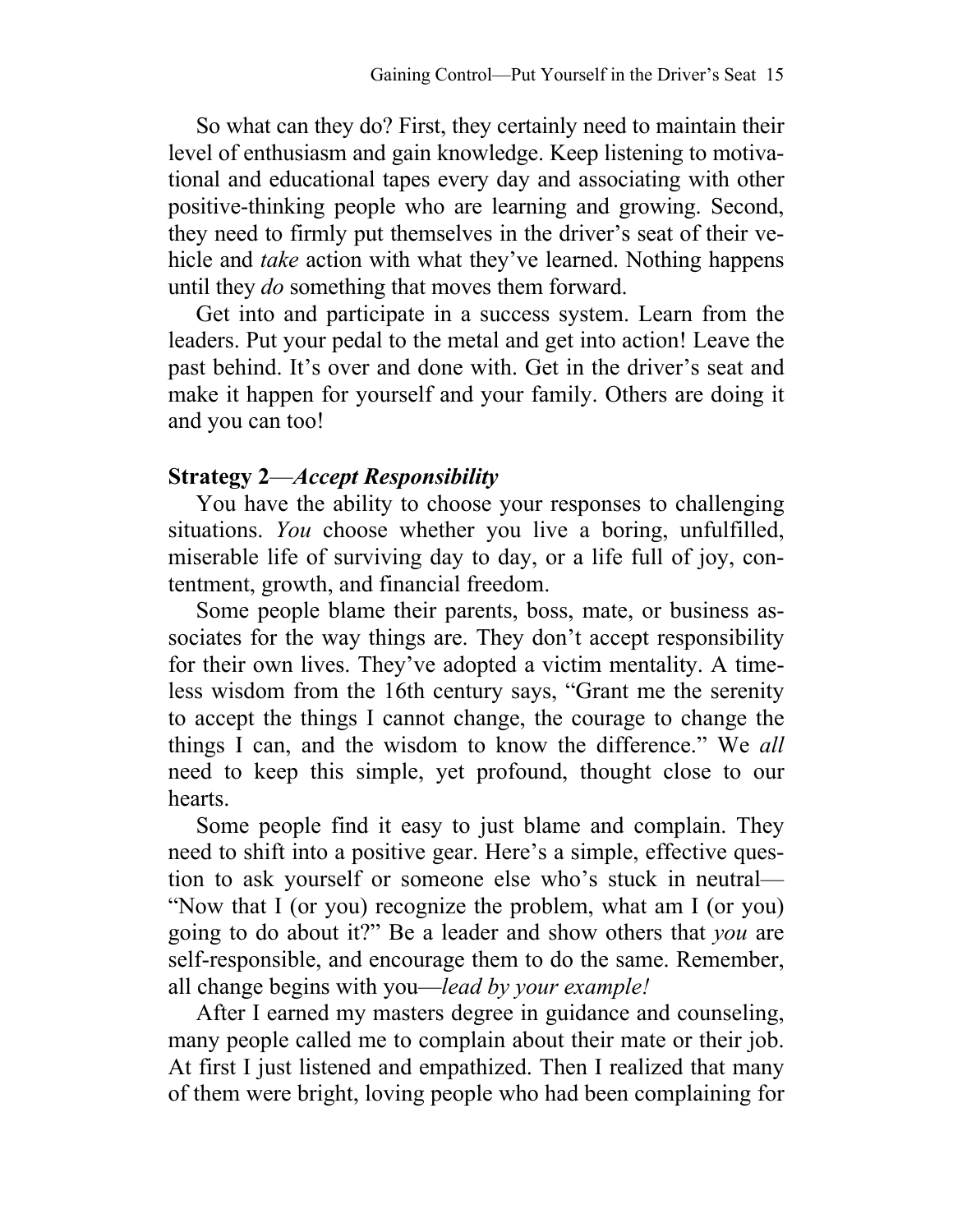years, but never made any changes! They were "spinning their wheels," going nowhere—like a gerbil running in a caged wheel. I began to respond with, "I've listened and you have a legitimate complaint. Now my question to you is, 'What are you going to do about it?'" A lot of their phone calls ceased. It was no longer fun for the complainers, who were used to crying on my shoulder. They needed to look to *themselves* for solutions!

As a spouse, friend, business associate, boss, leader, parent, or in any other role you may have assumed, be sure to tell the people, especially those who are important to you, what they *need* to hear, not just what they *want* to hear! Do it with kindness—care about the person. Share how you feel about their behavior, without verbally lashing out at them with cutting words that could negatively affect their self-esteem. It takes courage and you can do it.

Once, while presenting a workshop to a Fortune 500 company, management told me what they tell all new employees. They suggest that new staffers look at constructive feedback as a gift, and not take it personally and become defensive or insecure about it. What an incredible message!

*Accept responsibility* for your actions, and *move on* when you feel stuck. These are two important things to do when dealing with challenges.

#### **Strategy 3**—*Accept and Appreciate the Differences in Others*

Learning to accept and appreciate differences in others, without judging them, is another vital lesson. You might be thinking, "I'm a fair person; I don't judge people." Look at the following list. Have you ever caught yourself saying these things?

- ♦ "You should have known better."
- ♦ "I can't believe you did that."
- ♦ "Why did you quit your job when you had all those benefits?"
- ♦ "How could you possibly date *that* person?"
- ♦ "What do you mean you don't smoke?"
- ♦ "Chill out and join the party."
- ♦ "Tofu? How disgusting!"
- ♦ "What would the neighbors think?"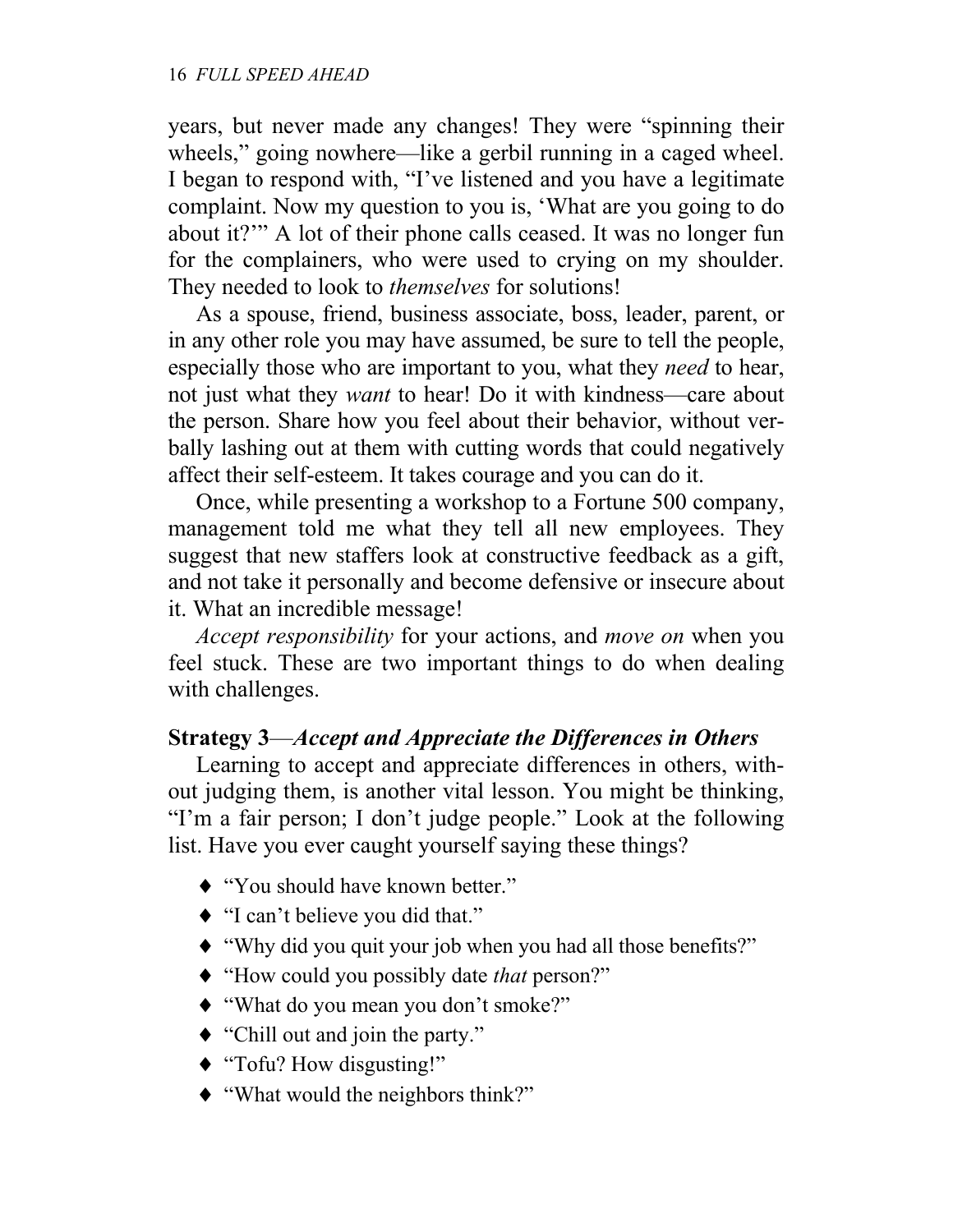These are examples of subtle and not so subtle ways of judging others. When words like should, could, or why creep into the conversation, look out! These words shout, "Be like me, because different from me is wrong!" Pay close attention to your words. Strive to become nonjudgmental in all your communications. Remember the importance of accepting and appreciating the differences in others.

#### **Strategy 4**—*Welcome the Challenge of Change!*

Change is inevitable in this fast-paced world. Some major changes in life relate to health, jobs, business, relocation, a new boss or co-worker, death of a loved one, or the breakup of a close relationship. Minor changes could be the weather, traffic, your hairstyle, and new eyeglasses or contact lenses. These minor changes may seem insignificant, but nonetheless, such things are likely to affect us every day, in one way or another.

Some believe that life just happens to us, failing to understand that it is a cause-and-effect world. Things happen for a reason. Some things are truly out of our control. But we can control our attitude and look for the positive. If we look hard enough, we may notice how the change occurred. It may be the result of poor communications, or something else we had a role in.

French novelist Victor Hugo once wrote, "The future has several names. For the weak, it is impossible. For the faint-hearted, it is the unknown. For the thoughtful and valiant, it is ideal." And as Will Rogers, noted American author, actor, and down-home philosopher, said, "Those were great old days! But darn it, any old days are great old days, even the tough ones. After they are over you can look back with great memories." So much change has occurred, frequently due to new technology, in such a relatively short time. Change is ever-present!

Participants in my workshops sometimes complain when I ask them to change seats and find new partners for an exercise. They groan, "Do we have to?" or "I like my space!" These activities challenge their comfort zones. Yet others thrive on change and love to be paired with new people. Such courageous people face the fear of change and find it exciting!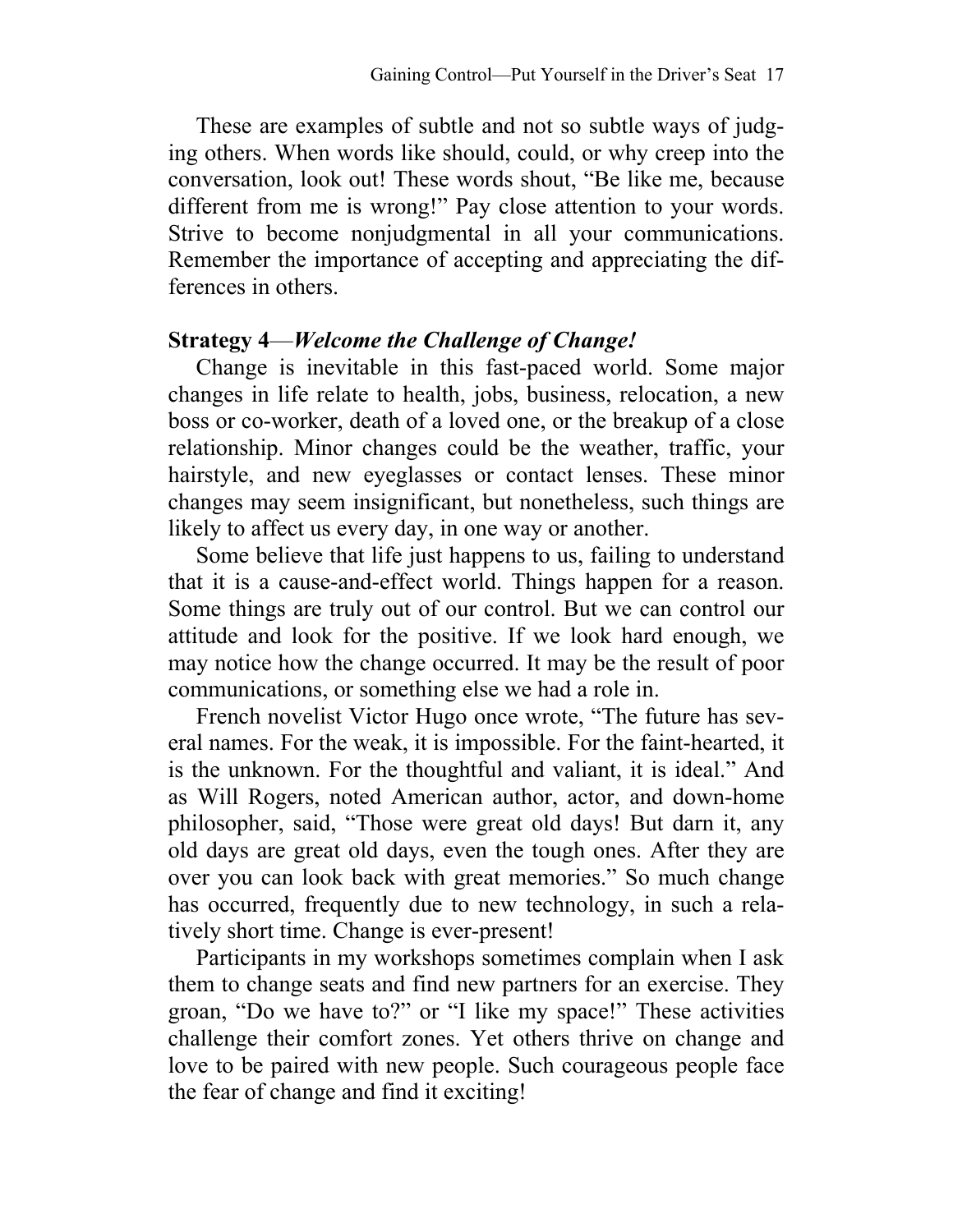You might as well be prepared for change. It's going to happen—even if you're not prepared! And flexible people are more likely to succeed.

A classic example of flexibility is found in the popular Aesop fable, *The Oak and the Reeds*. A proud oak tree grew on the banks of a stream. For a hundred years it withstood the buffeting of the winds. Then one day a violent storm knocked the great oak to the ground with a mighty crash and blew it into the swollen river, which carried it toward the sea. The oak tree came to rest on the shore, where some reeds were growing. The tree was amazed to see the reeds standing upright, not bent at all from the strong winds.

"How did you manage to weather that terrible storm?" the Tree asked. "I have stood up against many a storm, but this one was too strong for me." "That's just it," replied the Reed. "All these years you have stubbornly pitted your great strength against the wind. You were too proud to yield a little. I, on the other hand, knowing my weakness, didn't resist. The harder the wind blew, the more I let go of my pride and bent, so here I am!"

Start with a little change at a time. Alter just a few small habits daily. For example, listen to a continuing education tape that motivates you, instead of the radio—as you travel to and from work. Much of what appears on TV and in the newspapers won't help you succeed anyway. It's just entertainment. Take 15-20 minutes each day, when you would normally watch TV or read the newspaper, and invest that time in yourself by reading a personal development book. Invest your time in activities that will take you closer to your goals. (If you haven't set your goals yet, now is a great time! Go ahead and write them down.)

Go out to lunch with a new friend or different co-worker. You may even develop a relationship that'll lead to teaming up to achieve a common goal. You won't know unless you venture out a little. How about taking a brisk walk at lunch and listening to a positive tape as you do? You'll feel invigorated mentally and physically!

Raise the standards you've set for your own behavior when you want to change. It's time to modify the limiting belief, "I've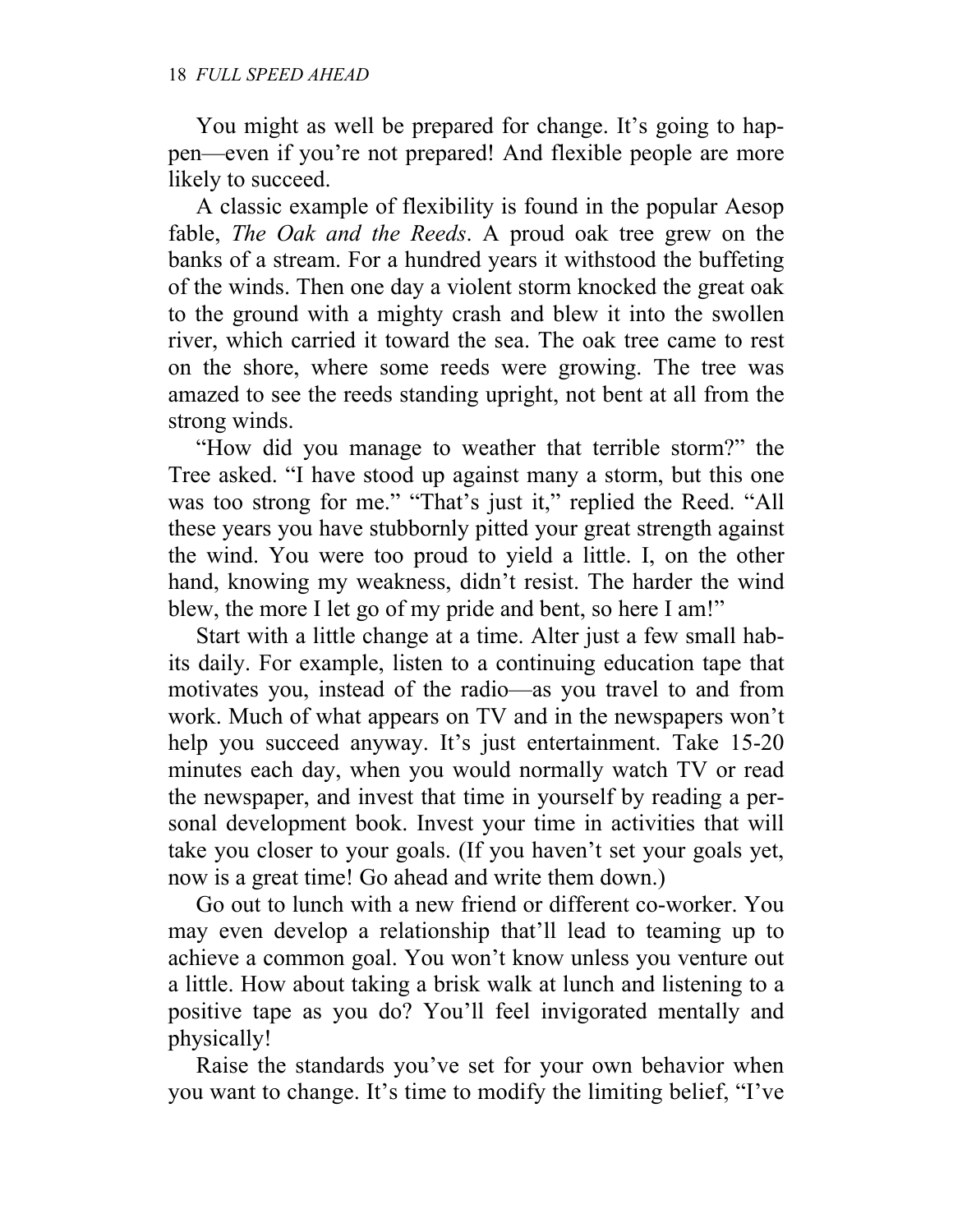always done it like that." *If you want some things to change in your life, you need to change some things in your life!* This means creating some new success-generating habits. That makes sense, doesn't it? Yet a lot of people are on automatic, always in a reactive mode. They don't seem to understand this simple truth!

You cannot change a habit simply by talking about it. You need to *take action!* If you sincerely want your life to improve, you need to adjust your daily routines accordingly. If you have something else that you need to do on a weekend when you would normally work, ask for that weekend off. Give your boss enough notice so he or she can adjust the schedule accordingly. Make it as easy as possible for your boss to say yes. Make an agreement with a co-worker to switch weekends in advance!

Each time I want to make a change in a certain aspect of my behavior, this is what I do—I put 10 pennies in my right pocket in the morning. When I notice I'm using a new skill or breaking an old habit, I move a penny to my left pocket. At the end of the day I count the pennies in each pocket and review the actions I took to change my habit. This is an easy exercise. The results are obvious, and the rewards are uplifting. You continue to build confidence in your ability to get the results you want. I stopped using the expression "you know" by doing this. It works!

One of the best examples you can give future generations, your children, co-workers, business associates, and other people you deal with is to constantly upgrade your skills. Keep learning and always be flexible. When you experience change, and you surely will, you'll then be like the flexible reed rather than the rigid oak. Here is an example.

When my children were young I met a little girl named Susie, who was afraid of most men. Since she was starting nursery school, her mother took her to meet the other mothers and children in the carpool. She wanted to prepare her so she wouldn't be afraid. Wouldn't you know it, on the first day of school, the mother charged with driving got sick and sent her husband to pick up the children! Even though Susie's mother had done her best to prepare her, Susie still had to confront her fear. We all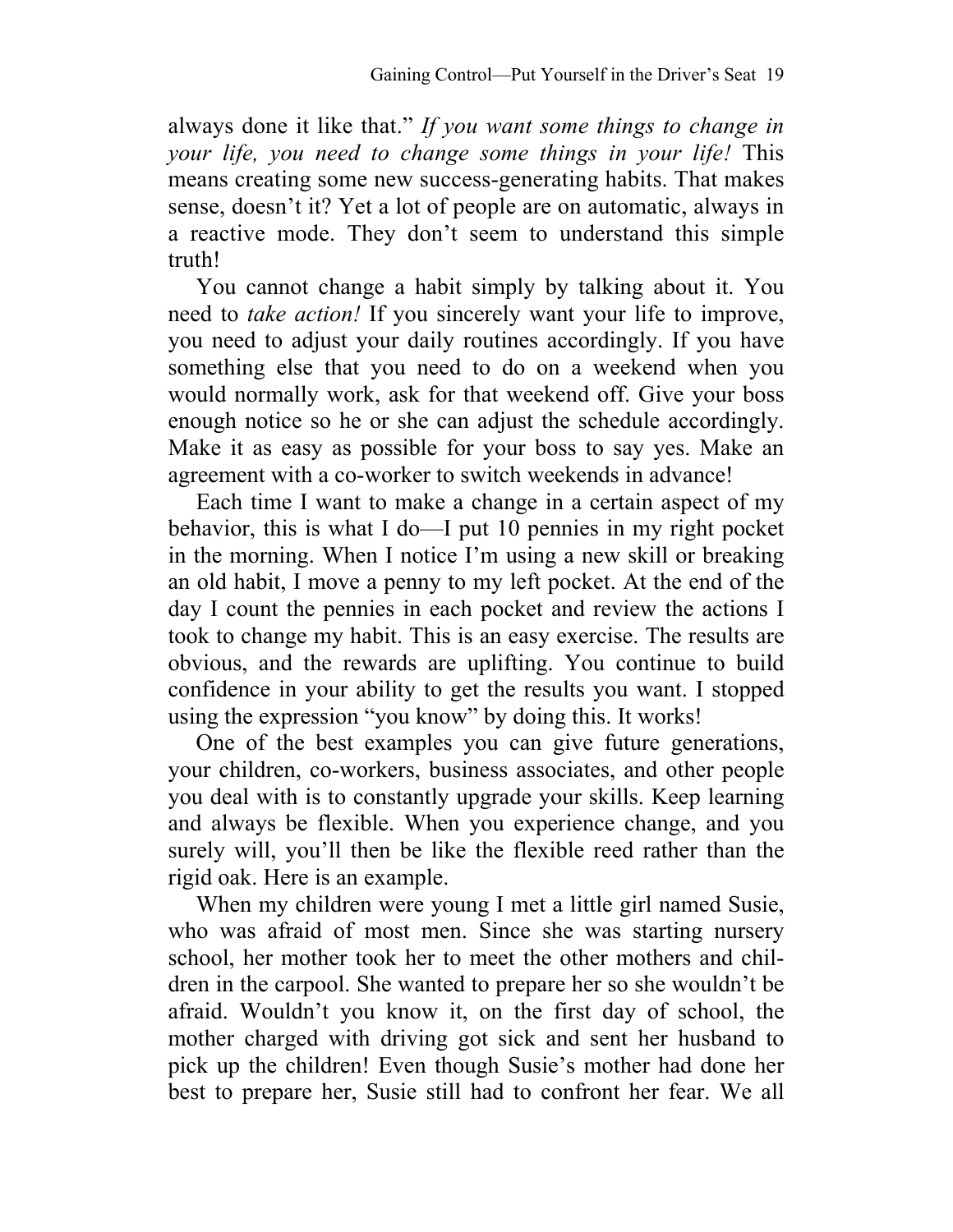need to learn to adapt to change. Susie surely did and, as a result, she overcame her fear.

When you find yourself doing well and are satisfied in a personal or business-related situation, challenge yourself by asking, "How can I do better?" People lose out when they rest on their laurels, thinking they have achieved their goals and don't need to improve their skills and habits. They're just fooling themselves. It's so much more fun and productive to dream bigger and set new, more challenging goals! This causes us to stretch and grow. So keep pushing "the edge of the envelope."

#### **Strategy 5**—*Attitude Is Contagious*—*Is Yours Worth Catching?*

When you observe successful people as they deal with their challenges, you'll notice a common theme which can be summed up in one simple word, the A word—Attitude. These people are consistently monitoring and upgrading their attitude. They have or develop a positive outlook—no matter *what* they're experiencing. They know every challenge has something beneficial within it.

Having a positive attitude is the main key to your success personally and professionally. Anyone who believes they can change a negative attitude into a positive one, and puts this idea into practice daily, is bound to have a happier, more fulfilling life. No matter how skilled you are, without a terrific attitude, you are in for a bumpy ride on your road of success.

One of my favorite movies is *Forrest Gump*. The story covers the life of a 30-year-old man with an intelligence quotient (IQ) of 75. His mother, regardless of his low IQ, told Forrest, "You can be anything you want to be." When Forrest Gump's girlfriend asked him, "What are you going to be?" Forrest innocently replied, "Aren't I going to be me?"

Douglas Malloch, in his poem*, Be The Best Of Whatever You Are,* wrote, "If you can't be a highway, then be a trail. If you can't be the sun, be a star. It isn't by size that you win or you fail. Be the best of whatever you are!" He drove *full speed ahead* to his dream.

Rudy Ruettiger comes to mind when I think of people who achieve their personal best because they *never* give up on their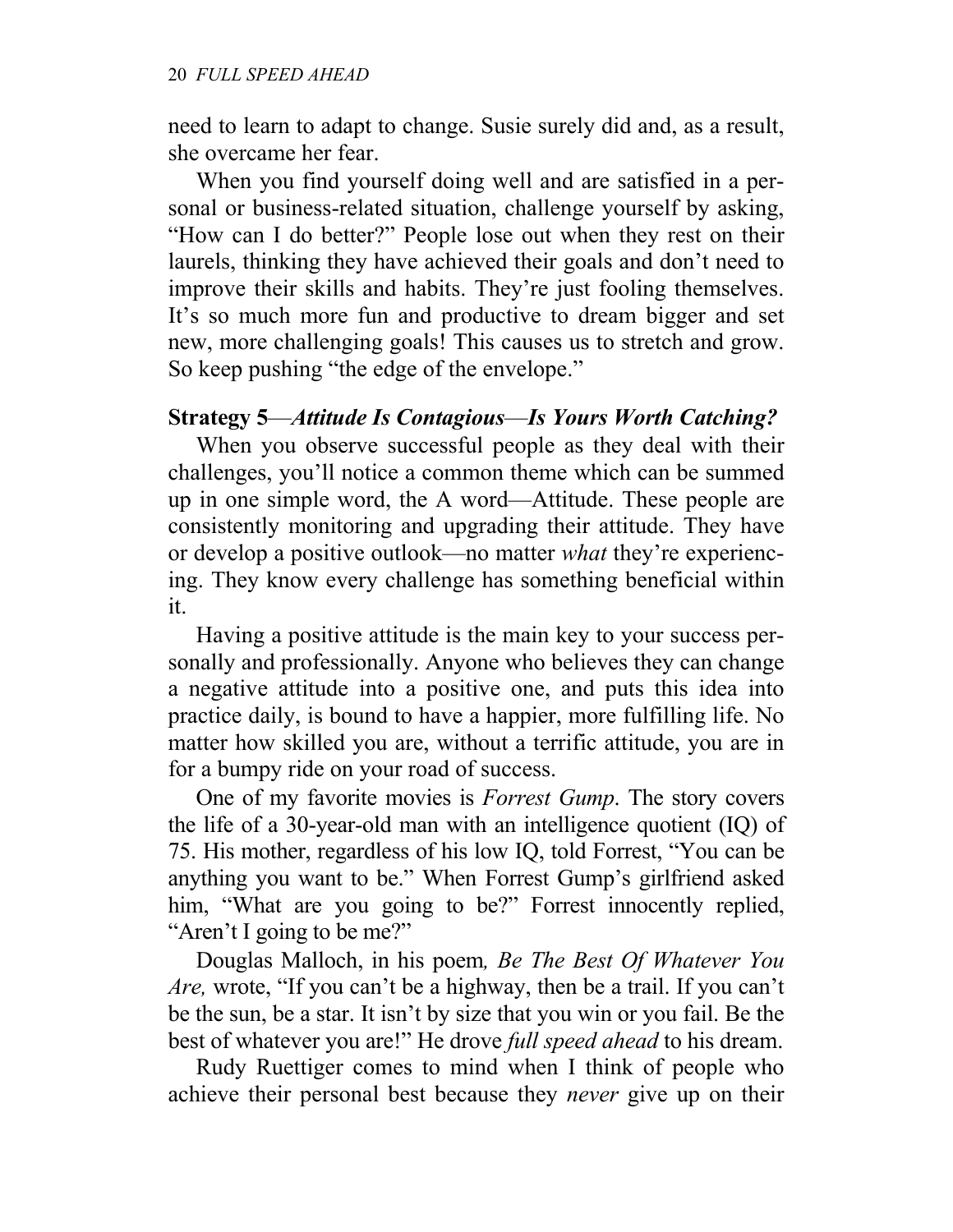dreams. Why is his story so special? As a child, he had a dream—to play football for a certain prestigious school. Rudy graduated from high school with terrible grades and had very little athletic ability. He seemed to be a most unlikely candidate! Family and friends laughed at him for stubbornly holding on to his dream. Yet Rudy had a vision and decided to fight for the right to play football for this university.

Rudy's next few years consisted of working with his father and brother in the steel mills because "The Ruettigers don't go to college." Then Rudy decided to attend a junior (two-year) college. There he met a priest who promised Rudy he would pay his tuition if he worked hard and received excellent grades. Why did that happen? Rudy was committed—that's why! It was no accident.

Rudy consistently worked toward his dream and was finally accepted to his dream school—the University of Notre Dame in the U.S. He tried out for the football team again and again, and was always rejected. The coach thought Rudy was too short and lacked the necessary skills to play on the team. But this didn't dampen Rudy's enthusiasm; with all his heart, he wanted to play football! So Rudy, keeping an optimistic attitude, despite the odds, persistently showed up for every tryout session.

Finally, the coach relented and let him join the team. The coach had never met a player who wanted something as passionately as Rudy wanted to be a part of his team.

However, Rudy still had some roadblocks to overcome. During the football season, the coach never allowed Rudy to play in a regular game! He had only been permitted to play during practice sessions. In the last game of the season, however, the players convinced the coach to allow Rudy to play. As a result, he made a tremendous play that actually won the game—the *only* game that Rudy was ever allowed to play!

Rudy's teammates respected his perseverance and work ethic. At the end of the game they carried him, their new hero, off the field on their shoulders as the crowd roared "Rudy, Rudy, Rudy…" over and over again. This happened in 1976—the year Rudy graduated from Notre Dame. And since then, no other player has been carried off the field in such a victorious manner.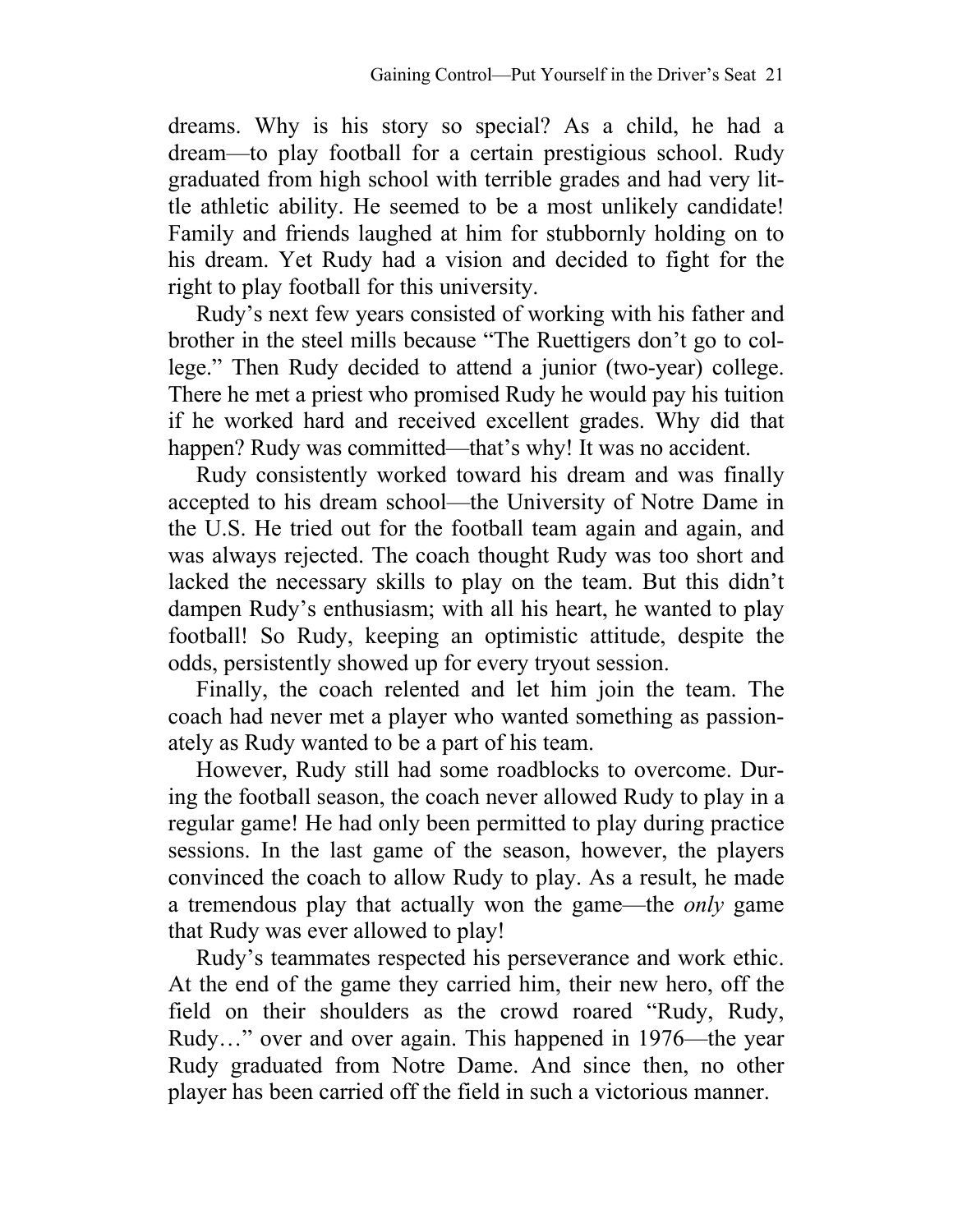What an inspiring story for all of us. Here was a young man who stood tall against the odds and wouldn't take *no* for an answer. My daughter, Wendy, introduced me to the tremendously uplifting movie, *Rudy*, and to the novel based on Rudy's experiences, which was written by James Ellison. Rudy, now a popular professional speaker, also wrote the book, *Rudy's Rules.* 

#### **Excellence Is a Habit**

Greek philosopher Aristotle wrote, "We are what we repeatedly do. Excellence, then, is not an act, but a habit." British writer Somerset Maugham penned, "If you refuse to accept anything but the best, you often get it."

Find your special uniqueness. And stay away from negativethinking people—dreamstealers, who put you down and try to stop you from reaching your dreams and fulfilling your potential. Again, participating in a continuing education and motivation program is key. Ask other successful people in your business or profession to give you guidance, be a mentor, and recommend some books and tapes that'll help you to learn and have a positive attitude.

Associate with dreambuilders and other people who support you and your dreams. Find other people at motivational seminars who are also excited about life and moving on. Also, ask your mentor for their suggestions of seminars you could attend. Obtain dates and times, and schedule them into your day planner or datebook so you can plan ahead.

We need to stop saying "I can't" and "It's impossible"—words which only serve to limit our creativity. They just promote failure. Pogo, the cartoon character, may be right when he says, "I have found the worst enemy and it is me." Be your own best friend, rather than your own worst enemy. French emperor and military strategist Napoleon once said, "Impossible is a word to be found only in the dictionary of fools." Be a "can do" possibility-oriented person that's the attitude that wins, no matter what the odds may be.

Playwright Neil Simon said, "Don't listen to those who say it's not done that way. Maybe it's not, but maybe you'll do it anyway. Don't listen to those who say you're taking too big a chance. Michelangelo would have painted the floor of the Sistine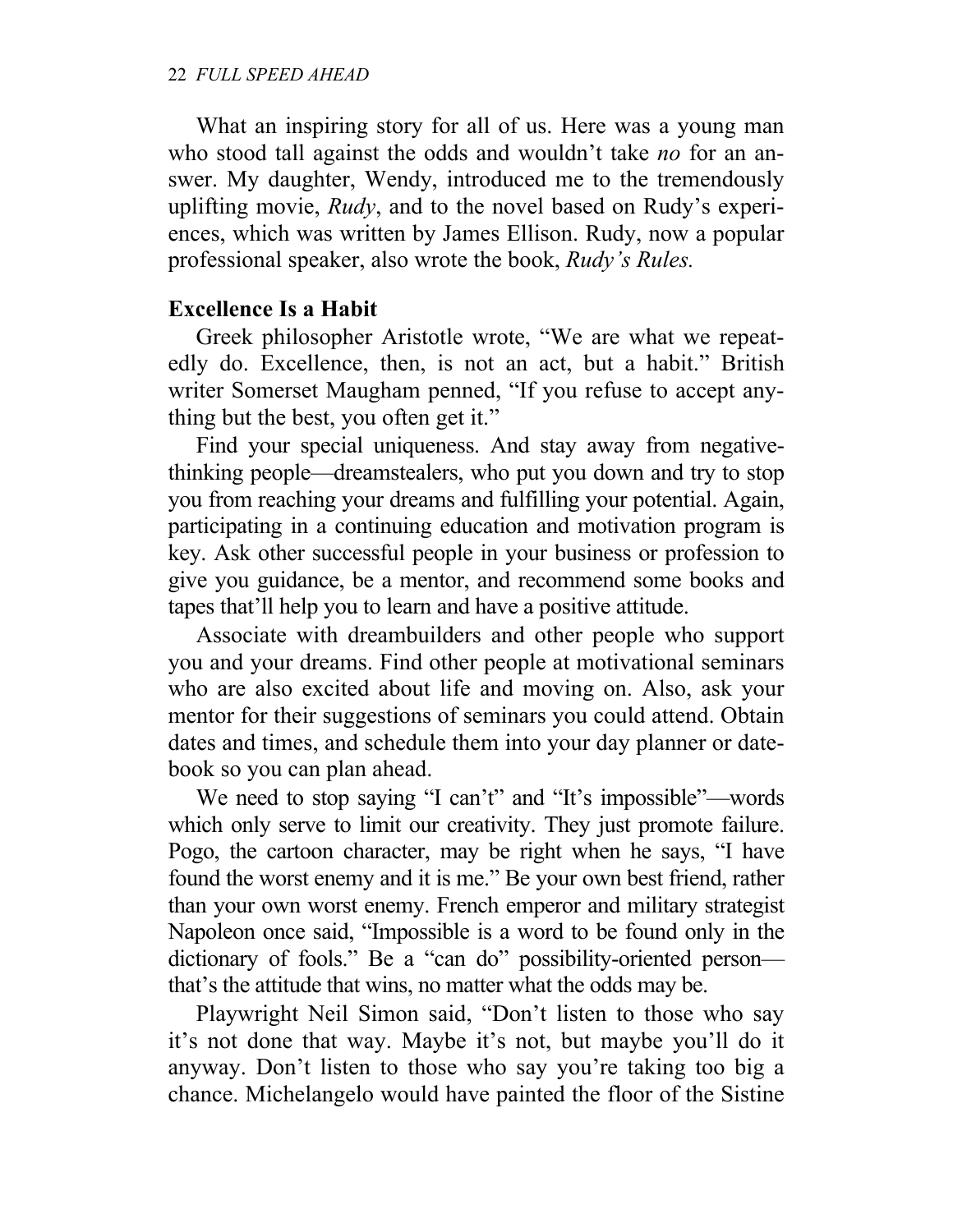Chapel if he had listened to average people, and it would surely have been rubbed out by now." For example, if someone puts you down, be courteous, and let it go. There are always naysayers those who are jealous and quick to criticize. As the old saying goes, "There are no statues erected to critics." You need to do what's right for you, even if others don't understand or agree.

We have many choices in how to live our lives. Some choose to live surrounded by negative-thinking people. Others choose to associate with forward-thinking people and grow and become their personal best. Winners create the future they want, while others wait endlessly, hoping opportunity will knock at their door and give them an exciting life!

People who invest time in reading about personal growth, then use what they learn, create their futures! Optimists realize they have options and they find solutions to their challenges. They see the opportunities that life provides. They know they need to be flexible and continue growing to go *full speed ahead.* 

Think about your challenges. What is your greatest obstacle? Is it fear? What is the biggest mistake you ever made? Is it giving up, rather than doing whatever it takes to achieve your goals? What is your greatest weakness? Is it finding fault with yourself and others? What do you like best about yourself? Is it your uniqueness? What is your greatest gift? Is it forgiveness?

And what is your greatest day? It's today! Today is the *only* day you can take action and experience your life. So make it a great experience!

As Henry David Thoreau once said, "Events, circumstances, and situations have their origins in ourselves. They spring from seeds we have sown."

#### **Now Implement the** *Full Speed Ahead* **Action Plan…**

Get a piece of paper and answer the following eight questions:

- **1.** What situations do I find stressful in my profession, job or business, and in my personal life?
- **2.** If I feel upset, how do I typically react?
- **3.** What specific upcoming situations do I anticipate may be stressful?